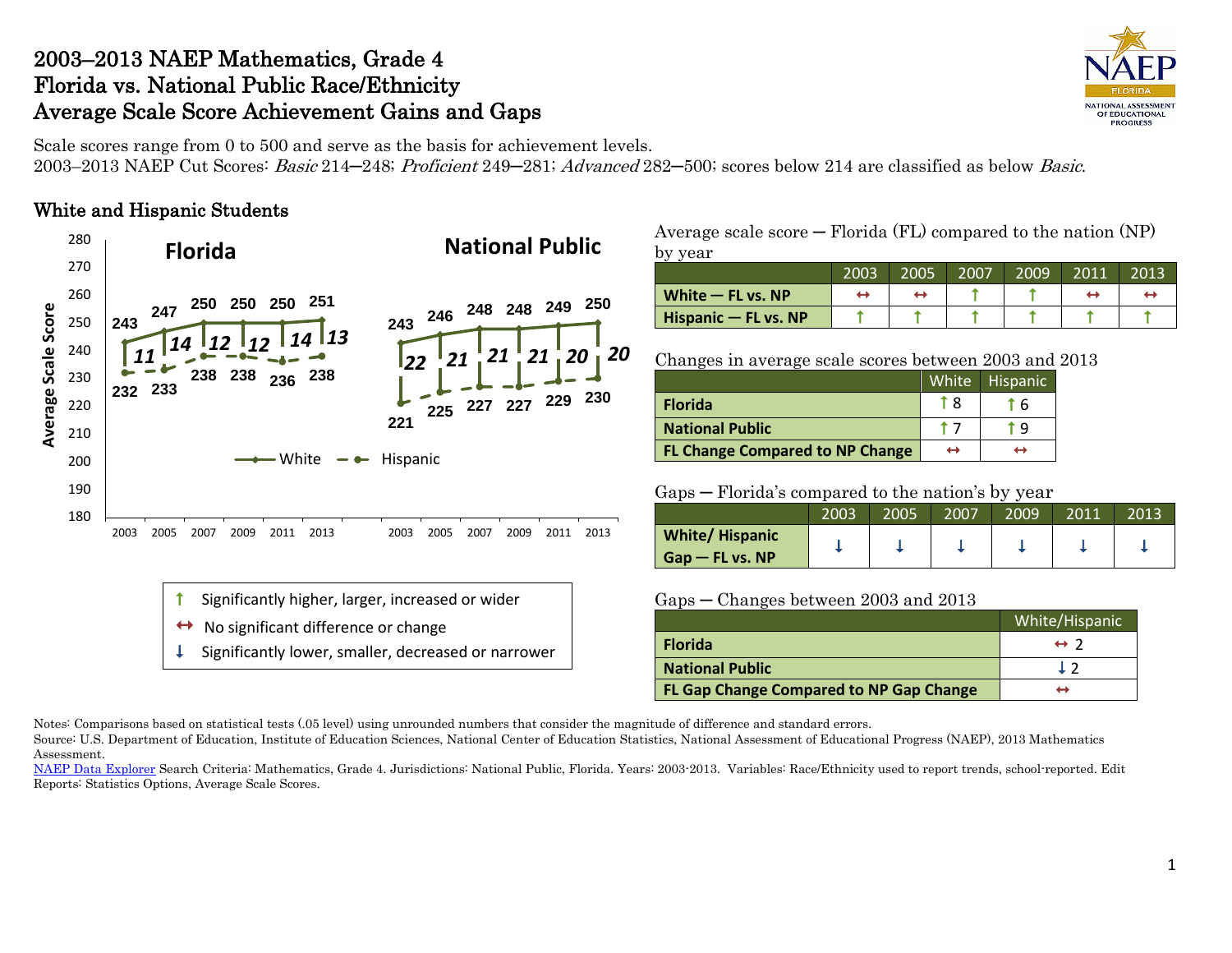# 2003–2013 NAEP Mathematics, Grade 4 Florida vs. National Public Race/Ethnicity Average Scale Score Achievement Gains and Gaps

**NATIONAL ASSESSMENT** OF EDUCATIONAL **PROGRESS** 

Scale scores range from 0 to 500 and serve as the basis for achievement levels. 2003–2013 NAEP Cut Scores: Basic 214–248; Proficient 249–281; Advanced 282–500; scores below 214 are classified as below Basic.

### White and African-American Students



- Significantly higher, larger, increased or wider
- No significant difference or change
- Significantly lower, smaller, decreased or narrower

Average scale score  $-$  Florida (FL) compared to the nation (NP) by year

| $\sim$ u            |                   |      |      |      |      |      |
|---------------------|-------------------|------|------|------|------|------|
|                     | 2003              | 2005 | 2007 | 2009 | 2011 | 2013 |
| White $-$ FL vs. NP | ↔                 |      |      |      |      |      |
| African-American -  | $\leftrightarrow$ |      |      |      | ↤    |      |
| FL vs. NP           |                   |      |      |      |      |      |

Changes in average scale scores between 2003 and 2013

|                                        | White <sup>'</sup> | African-American |
|----------------------------------------|--------------------|------------------|
| <b>Florida</b>                         | t R                | † 13             |
| <b>National Public</b>                 |                    | r R              |
| <b>FL Change Compared to NP Change</b> |                    |                  |

### Gaps ─ Florida's compared to the nation's by year

|                               | 2003 | 2005 | 2007 | 2009 | 2011 | 2013 |
|-------------------------------|------|------|------|------|------|------|
| <b>White/African-American</b> |      |      | ↔    |      |      |      |
| $G$ ap — FL vs. NP            |      |      |      |      |      |      |

### Gaps ─ Changes between 2003 and 2013

|                                                | White/African-American |
|------------------------------------------------|------------------------|
| <b>Florida</b>                                 | <b>L5</b>              |
| <b>National Public</b>                         |                        |
| <b>FL Gap Change Compared to NP Gap Change</b> |                        |

Notes: Comparisons based on statistical tests (.05 level) using unrounded numbers that consider the magnitude of difference and standard errors.

Source: U.S. Department of Education, Institute of Education Sciences, National Center of Education Statistics, National Assessment of Educational Progress (NAEP), 2013 Mathematics Assessment.

[NAEP Data Explorer](http://nces.ed.gov/nationsreportcard/naepdata/) Search Criteria: Mathematics, Grade 4. Jurisdictions: National Public, Florida. Years: 2003-2013. Variables: Race/Ethnicity used to report trends, school-reported. Edit Reports: Statistics Options, Average Scale Scores.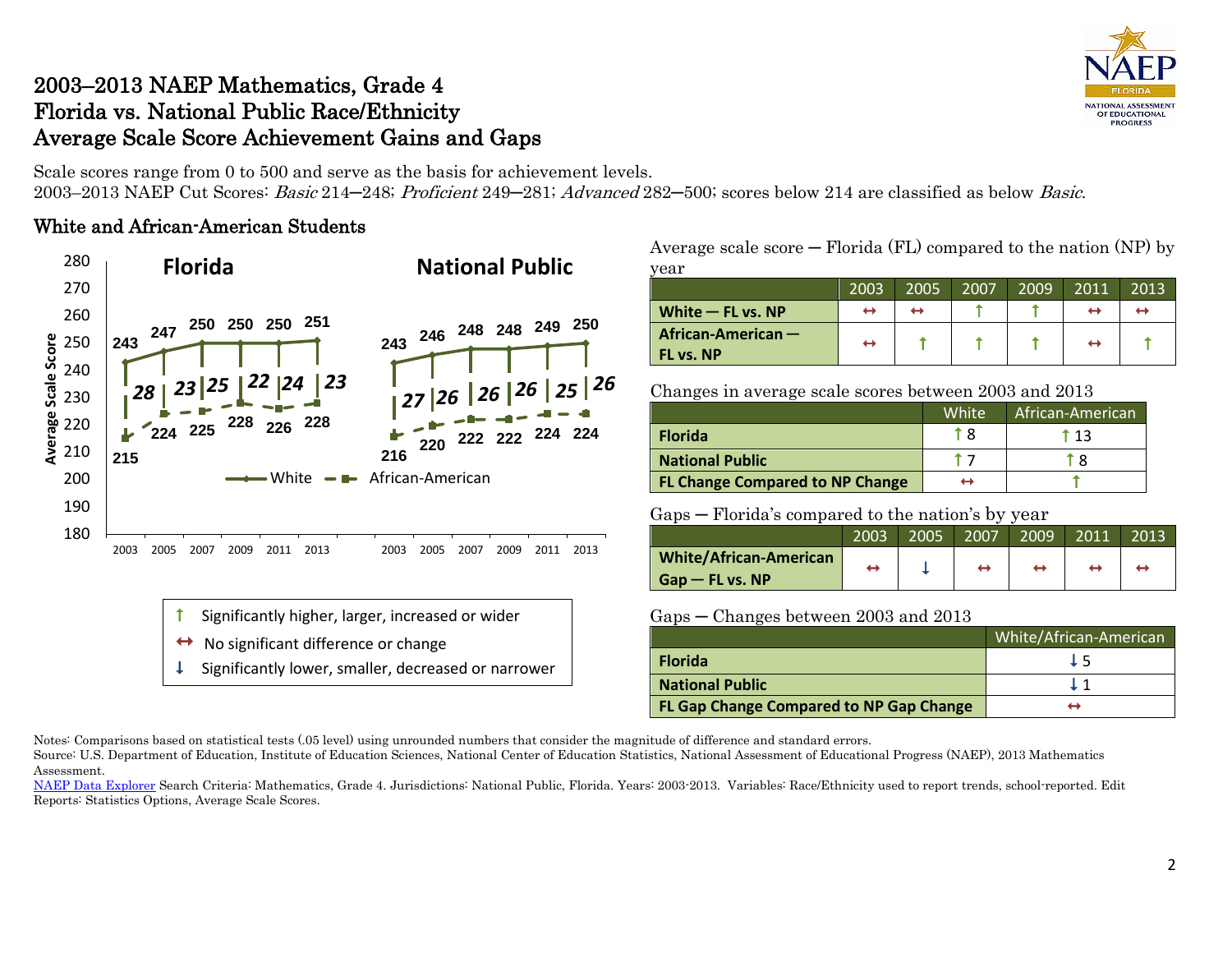# 2003–2013 NAEP Mathematics, Grade 4 Florida vs. National Public Race/Ethnicity At or above *Basic* Achievement Gaps

Scale scores range from 0 to 500 and serve as the basis for achievement levels. 2003–2013 NAEP Cut Scores: Basic 214–248; Proficient 249–281; Advanced 282–500; scores below 214 are classified as below Basic.

### White and Hispanic Students



#### Percent at or above  $Basic$  – Florida (FL) compared to the nation (NP) by year

|                           | 2003 | 2005 | 2007 | 2009 | 2011 | 2013 |
|---------------------------|------|------|------|------|------|------|
| White $-$ FL vs. NP       |      |      |      |      |      |      |
| $H$ ispanic $-$ FL vs. NP |      |      |      |      |      |      |

Changes in percent performing at or above Basic between 2003 and 2013

|                                        | White            | <b>Hispanic</b> |
|----------------------------------------|------------------|-----------------|
| <b>Florida</b>                         | $\uparrow$ 5%    | t 8%            |
| <b>National Public</b>                 | T <sub>4</sub> % | †11%            |
| <b>FL Change Compared to NP Change</b> | ↔                | ↔               |

#### Gaps — Florida's compared to the nation's by year

|                                            | 2003 | 2005 | 2007 | 2009 | 2011 | 2013 |
|--------------------------------------------|------|------|------|------|------|------|
| <b>White/Hispanic</b><br>$Gap$ – FL vs. NP |      |      |      |      |      |      |

Gaps ─ Changes between 2003 and 2013

|                                                | White/Hispanic       |
|------------------------------------------------|----------------------|
| <b>Florida</b>                                 | $\leftrightarrow$ 3% |
| <b>National Public</b>                         | 17%                  |
| <b>FL Gap Change Compared to NP Gap Change</b> |                      |

Notes: Comparisons based on statistical tests (.05 level) using unrounded numbers that consider the magnitude of difference and standard errors. At or above *Basic*: Partial mastery of prerequisite knowledge and skills needed for proficient work.

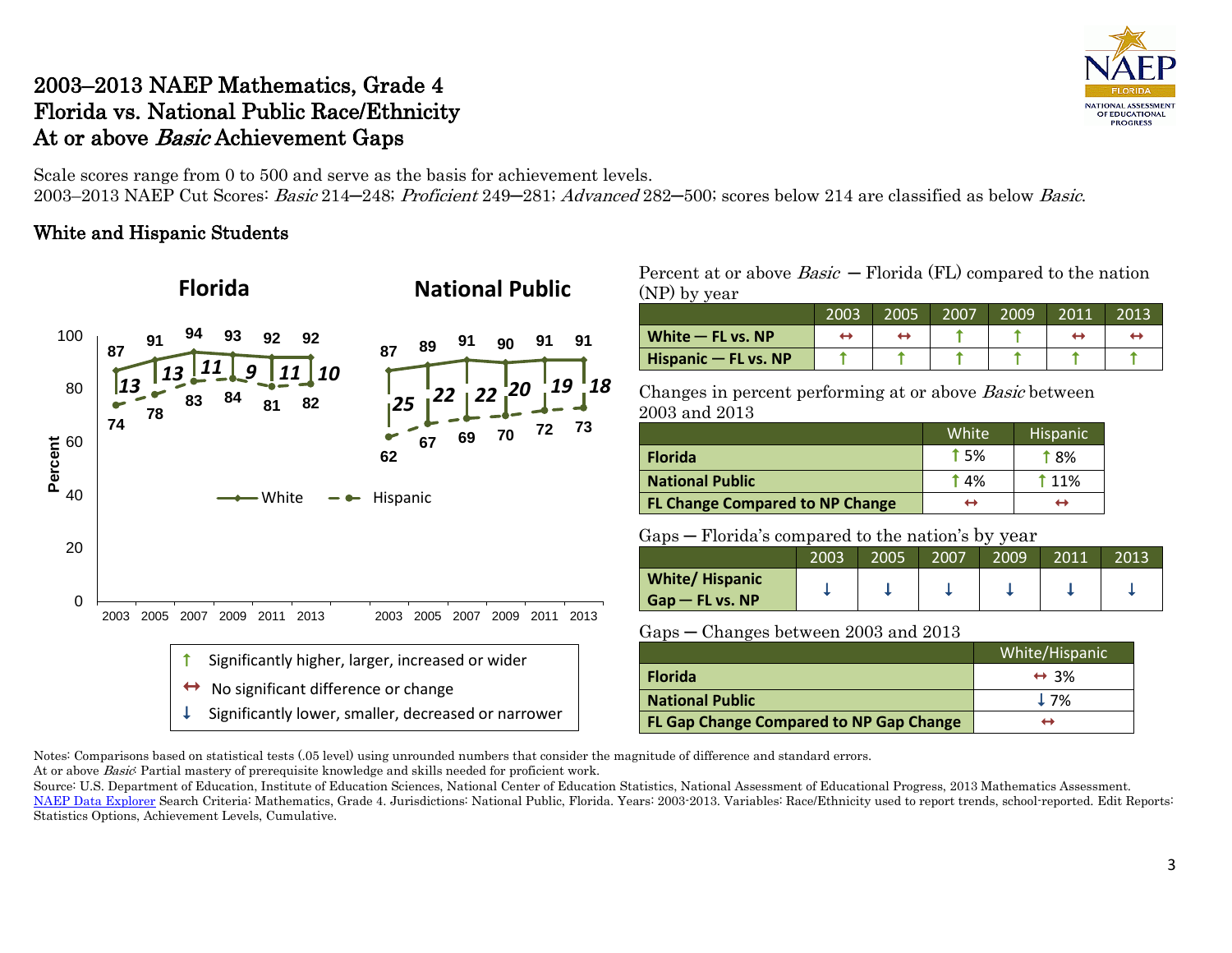# 2003–2013 NAEP Mathematics, Grade 4 Florida vs. National Public Race/Ethnicity At or above *Basic* Achievement Gaps

Scale scores range from 0 to 500 and serve as the basis for achievement levels. 2003–2013 NAEP Cut Scores: Basic 214–248; Proficient 249–281; Advanced 282–500; scores below 214 are classified as below Basic.

### White and African-American Students

# **National Public Florida**



 $\uparrow$  Significantly higher, larger, increased or wider

- $\leftrightarrow$  No significant difference or change
- Significantly lower, smaller, decreased or narrower

Percent at or above  $Basic$  – Florida (FL) compared to the nation (NP) by year

|                     | 2003 | 2005 | 2007 | 2009 | 2011              | 2013 |
|---------------------|------|------|------|------|-------------------|------|
| White $-$ FL vs. NP | ↔    | ↔    |      |      | ↔                 |      |
| African-American -  | ↔    |      |      |      | $\leftrightarrow$ |      |
| <b>FL vs. NP</b>    |      |      |      |      |                   |      |

Changes in percent performing at or above Basic between 2003 and 2013

|                                        | White      | African-American |
|----------------------------------------|------------|------------------|
| <b>Florida</b>                         | <b>15%</b> | <b>120%</b>      |
| <b>National Public</b>                 | 14%        | <b>112%</b>      |
| <b>FL Change Compared to NP Change</b> | ↔          | ↤                |

### Gaps ─ Florida's compared to the nation's by year

|                               | 2003 | 2005 | 2007 | 2009 | 2011 | 2013 |
|-------------------------------|------|------|------|------|------|------|
| <b>White/African-American</b> |      |      |      |      |      |      |
| $G$ ap — FL vs. NP            |      |      |      |      |      |      |

### Gaps ─ Changes between 2003 and 2013

|                                         | White/African-   |
|-----------------------------------------|------------------|
|                                         | American         |
| <b>Florida</b>                          | $\downarrow$ 15% |
| <b>National Public</b>                  | 18%              |
| FL Gap Change Compared to NP Gap Change | ↔                |

Notes: Comparisons based on statistical tests (.05 level) using unrounded numbers that consider the magnitude of difference and standard errors.

At or above Basic: Partial mastery of prerequisite knowledge and skills needed for proficient work.

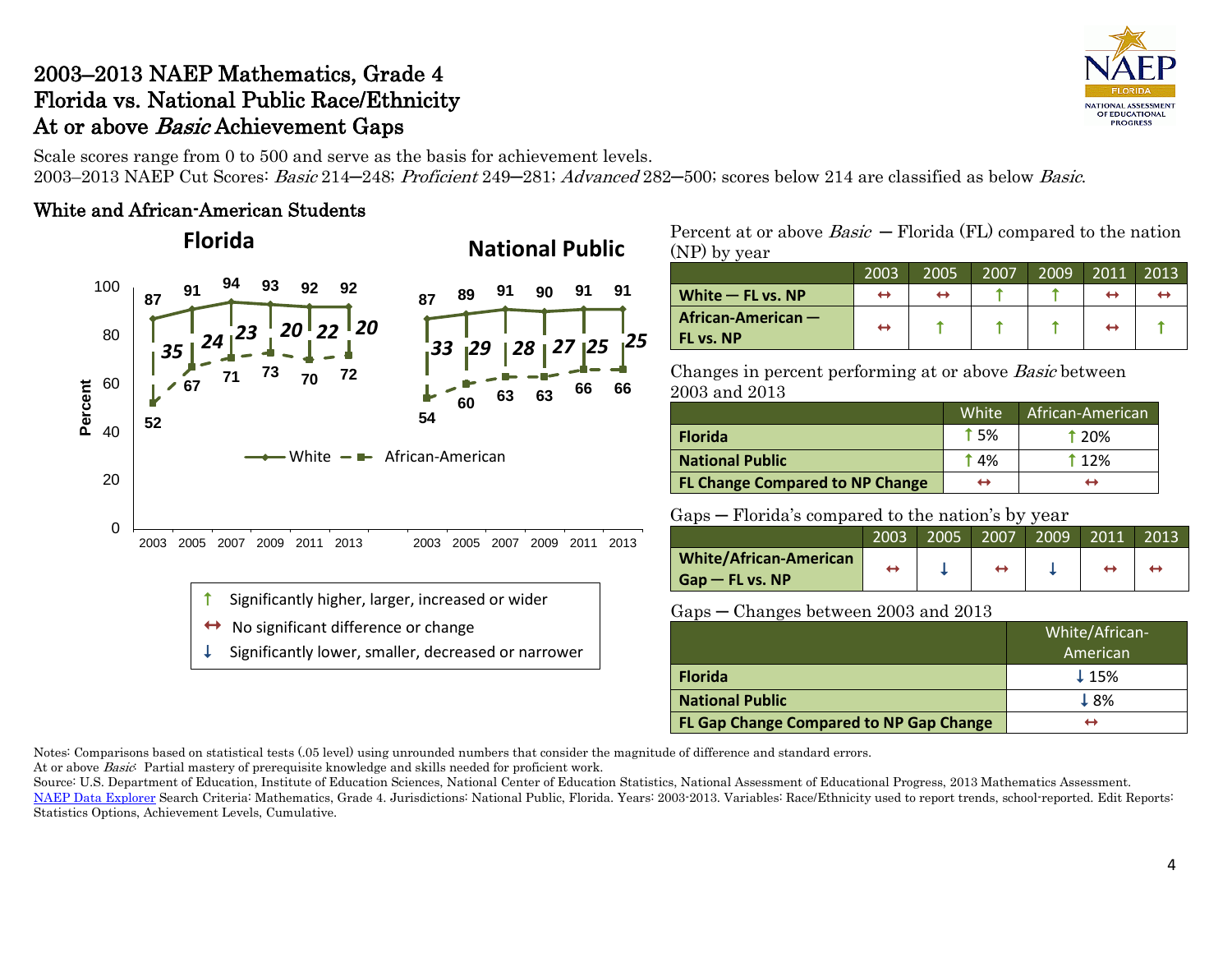# 2003–2013 NAEP Mathematics, Grade 4 Florida vs. National Public Race/Ethnicity At or above Proficient Achievement Gaps

Scale scores range from 0 to 500 and serve as the basis for achievement levels. 2003–2013 NAEP Cut Scores: Basic 214–248; Proficient 249–281; Advanced 282–500; scores below 214 are classified as below Basic.

### White and Hispanic Students



Percent at or above  $Profit - Florida (FL)$  compared to the nation (NP) by year

|                        | 2003 | 2005 | 2007 | 2009 | 2011 | 2013 |
|------------------------|------|------|------|------|------|------|
| White $-$ FL vs. NP    |      |      |      |      |      |      |
| Hispanic $-$ FL vs. NP |      |      |      |      |      |      |

Changes in percent performing at or above Proficient between 2003 and 2013

|                                        | White <sup>1</sup> | <b>Hispanic</b> |
|----------------------------------------|--------------------|-----------------|
| <b>Florida</b>                         | <b>11%</b>         | † ዓ%            |
| <b>National Public</b>                 | $\uparrow$ 12%     | <b>11%</b>      |
| <b>FL Change Compared to NP Change</b> | ↔                  | ↔               |

Gaps - Florida's compared to the nation's by year

|                       | 2003 | 2005 | 2007 | $\overline{\phantom{a}}$<br>2009 | 2011 | 2013 |
|-----------------------|------|------|------|----------------------------------|------|------|
| <b>White/Hispanic</b> |      |      |      |                                  |      |      |
| $G$ ap — FL vs. NP    |      |      |      |                                  |      |      |

Gaps - Changes between 2003 and 2013

|                                         | White/Hispanic       |
|-----------------------------------------|----------------------|
| <b>Florida</b>                          | $\leftrightarrow$ 2% |
| <b>National Public</b>                  | $\leftrightarrow$ 1% |
| FL Gap Change Compared to NP Gap Change | ↤                    |

Notes: Comparisons based on statistical tests (.05 level) using unrounded numbers that consider the magnitude of difference and standard errors. At or above *Proficient*: Mastery of complex material; higher than grade level performance.